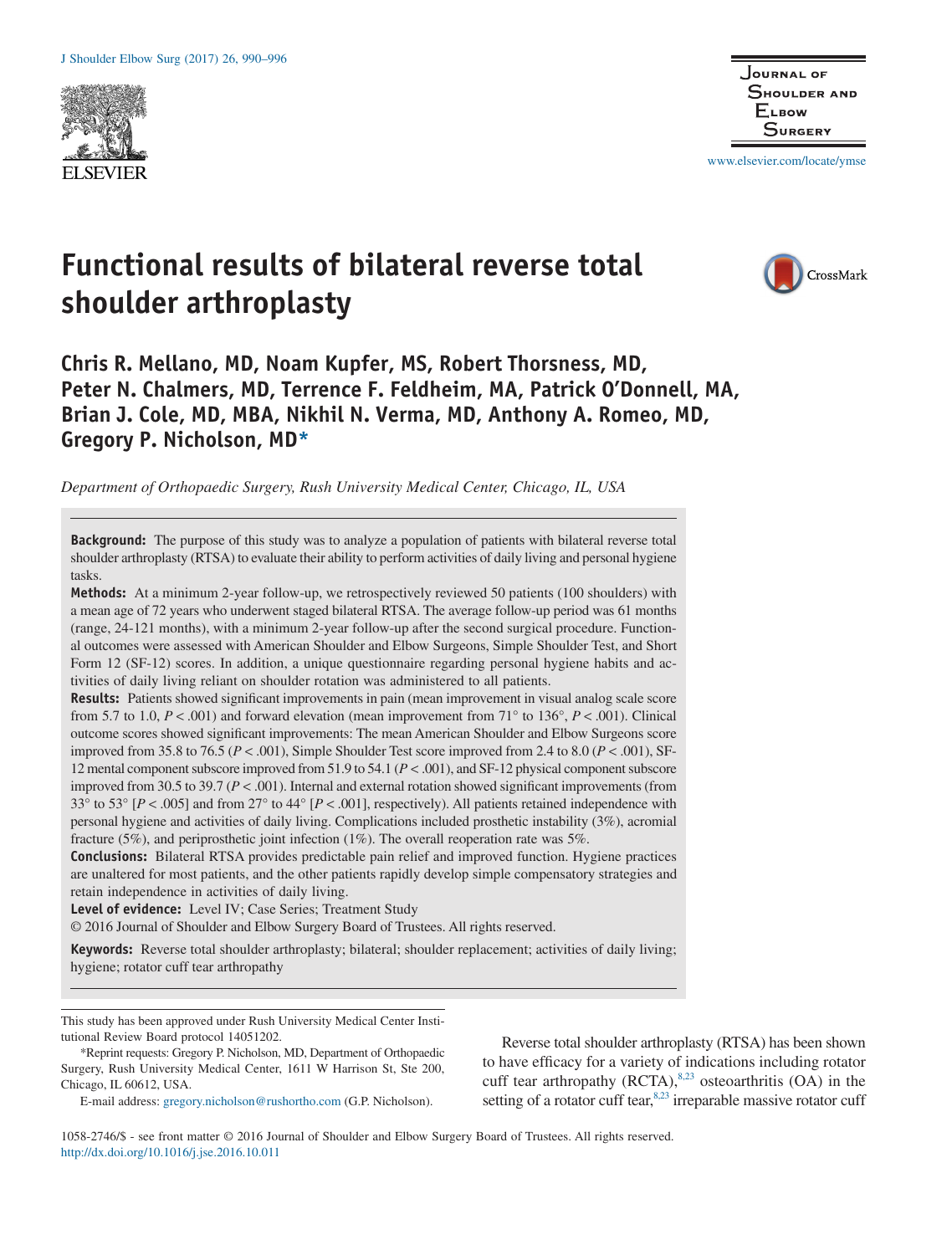tears with associated pseudoparalysis, $16$  rheumatoid arthritis, $29$ and sequelae of proximal humeral fractures, $4,14$  as well as revision of a failed shoulder arthroplasty.<sup>25</sup> Although several large series have shown excellent short-term outcomes and restoration of painless active forward elevation  $(AFE)$ ,  $5-7,12,18$ active external rotation and internal rotation have less reliably been restored postoperatively.<sup>1,26</sup> External rotation and internal rotation movements are necessary for activities of daily living (ADLs), perineal care, and hygiene. $13,17,19$ 

Bilateral RTSA may be inadvisable, as patients may struggle with ADLs. This is especially true in patients who need to reach behind their back on the operative side, perform personal hygiene activities, or use the toilet. Other activities that can be difficult include washing behind the back, washing the contralateral shoulder, putting on a bra, and tucking in a back shirt-tail. In unilateral RTSA cases, the patients can compensate for these activities by learning to use the contralateral extremity. However, previous authors have been concerned that patients who undergo bilateral RTSA may not be able to adequately compensate. $2,18,27,28$ Although a small number of previous series have shown good outcomes after bilateral RTSA, these studies have been limited by small sample sizes and few data were focused specifically on hygiene.<sup>15,22,28</sup>

To better understand the effect of bilateral RTSA on a patient's ADLs, we retrospectively reviewed our own series of bilateral RTSA cases with standardized functional outcome measures and a unique questionnaire on personal hygiene practices and ADLs. We hypothesized that bilateral RTSA would lead to significant functional improvements and that, although bilateral RTSA would alter a minority of patients' hygiene habits, patients would develop compensatory habits and thus these changes would have minimal overall impact on their lifestyle.

## **Materials and methods**

This study was a retrospective case series. Between 2004 and 2013, the operative databases of the 2 senior authors (G.P.N. and A.A.R.) were reviewed. Patients who underwent staged bilateral RTSA were included. The exclusion criteria were patients with incomplete medical records and patients with less than 2 years of follow-up. Three patients with incomplete preoperative data from 2005 were excluded from the study. All patients were then contacted by phone to respond to a questionnaire that included questions regarding hygiene.

## **Data collection**

Data were recorded in Excel X (Microsoft, Redmond, WA, USA). Preoperative, perioperative, and postoperative records were reviewed. Preoperative data collected from the chart for each shoulder included age at the time of RTSA, sex, body mass index (BMI), time between right and left RTSA, diagnosis (divided into OA, RCTA, irreparable massive cuff tear [MCT], and revision from a prior shoulder arthroplasty), and whether previous surgery on the

ipsilateral shoulder had been performed. Preoperative radiographs were reviewed by an orthopedic shoulder and elbow fellow (C.R.M.) to include Walch grading for those patients with  $OA<sup>24</sup>$  and Favard grading for those patients with RCTA.<sup>21</sup> Operative data included whether glenoid bone grafting was required, the prosthesis used, the degree of retroversion of the humeral component, the glenosphere size, and the need for adjunctive procedures at the time of RTSA.

The incidence of surgical complications including the need for revision surgery was obtained from existing clinical data and confirmed with a phone call from an independent observer. The following outcome measures were collected preoperatively and at final followup for both sides for each patient: visual analog scale score for pain, Simple Shoulder Test (SST) score, American Shoulder and Elbow Surgeons (ASES) score, functional portion of the ASES score (ASES-Functional), and Short Form 12 (SF-12) quality-of-life physical component subscore (PCS) and mental component subscore (MCS). Range-of-motion measurements, including AFE, abduction, active internal rotation at 90° of abduction (AIR), and active external rotation at the side (AER), were taken by an independent observer with a goniometer preoperatively and at final follow-up for both sides for each patient. Radiographs were evaluated at final follow-up for evidence of loosening as well as scapular notching, which was graded by the Nerot-Sirveaux system.<sup>21</sup>

Several specific outcomes related to hygiene habits were collected via a questionnaire administered over the phone or in the office (Fig. 1). The questionnaire was developed through discussion with patients over the years to determine the tasks of personal hygiene with which they may struggle. It was not validated to any standard. The questionnaire was designed to allow the patients to compare their abilities after bilateral RTSA with their preoperative status. It was not administered preoperatively. Patients were asked if they were able to wash the contralateral shoulder with each extremity, if they were able to tuck a shirt-tail into the back of their pants with each shoulder, if they were able to use the same hand while toileting as before surgery, whether their overall hygiene habits had changed, and if they required the use of assistive devices in the shower or during toileting.

## **Statistical analyses**

Statistical analyses were performed by use of SPSS software (version 21; IBM, Armonk, NY, USA). Descriptive statistics and frequencies were calculated and are reported. All comparisons were planned a priori. Continuous variables were evaluated for normality with the Kolmogorov-Smirnov test, and preoperative and postoperative data were then compared by use of paired Student *t* tests or Wilcoxon signed rank tests as appropriate. Post hoc analyses were performed comparing changes in outcomes from preoperatively to postoperatively in subgroups to better understand the determinants of outcomes. Specifically, laterality was compared, patients older than 70 years were compared with those younger than 70 years, patients with a history of rotator cuff surgery were compared with those with no history of rotator cuff surgery, patients with RCTA were compared with those with OA, and patients with RCTA were compared with those with MCT by use of independent-samples *t* tests or Mann-Whitney *U* tests as appropriate based on data normality. Pearson correlation coefficients were calculated to determine whether humeral version correlated with internal rotation or external rotation at final followup or the change in these measurements.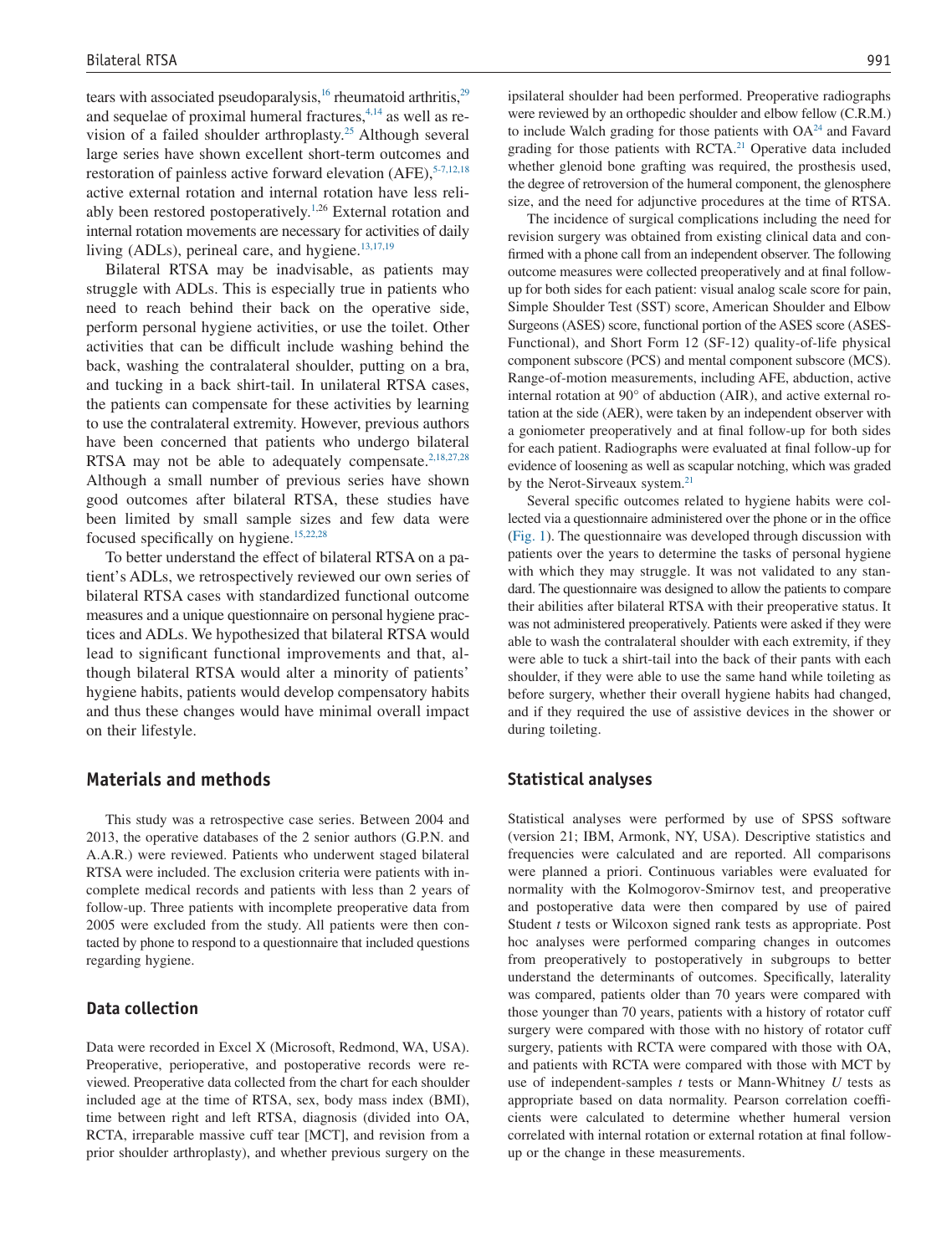For questions involving a 0-3 scale,  $0 =$  unable to do;  $1 =$  very difficult to do;  $2 =$  somewhat difficult; 3 = not difficult. Please circle the most accurate response.

•Are you able to use the toilet with your right/left arm? (RIGHT: 0 1 2 3 ) (LEFT: 0 1 2 3 )

•Can you reach around to hook a bra or wash your back with your right/left arm? (RIGHT: 0 1 2 3 ) (LEFT: 0 1 2 3 )

•Can you wash your opposite shoulder with your right/left arm? (RIGHT: 0 1 2 3 ) (LEFT: 0 1 2 3 )

•Can reach the small of your back to tuck in your shirt with your right/left arm? (RIGHT: 0 1 2 3 ) (LEFT: 0 1 2 3 )

. Do you still use the same hand as before the surgery when toileting?  $( Y / N )$ 

«Have your hygiene habits changed? For example, taking a bath instead of a shower, clipping bra in front and pulling around, stepping into bra, etc.  $(Y / N)$ 

•Do you use assistive devices for the toilet?  $(Y / N)$ 

•Do you use assistive devices for the shower?  $(Y / N)$ 

**Figure 1** Hygiene questionnaire.

### **Results**

#### **Demographic characteristics**

Fifty patients who underwent staged bilateral RTSA with a minimum follow-up of 2 years were eligible for inclusion in this study. These patients were followed up for  $61 \pm 25$  months (mean  $\pm$  standard deviation; range, 24-121 months) after the second RTSA implantation. The mean time between right and left RTSA was  $15 \pm 13$  months (range, 2-63 months). The mean patient age was 71.8 years. Of these patients, 62% were female patients, and the mean BMI was  $29.0 \pm 5.4$ . Among these patients, 30% underwent prior rotator cuff surgery and 66% underwent RTSA for the indication of RCTA, 20% for the indication of MCT, 13% for the indication of OA, and 2% for the indication of a prior failed hemiarthroplasty. Preoperatively, among the patients with a diagnosis of OA, 5 (33%) had type A1 glenoids, 2 (13%) had type A2 glenoids, 3 (20%) had type B1 glenoids, and 5 (33%) had type B2 glenoids. Preoperatively, among the patients with a diagnosis of RCTA, 32 (40%) had type E0 glenoids, 33 (41%) had type E1 glenoids, 11 (14%) had type E2 glenoids, and 4 (5%) had type E3 glenoids.

All surgical procedures were performed through a deltopectoral exposure with a subscapularis tenotomy technique. The subscapularis was repaired back to the humerus in all cases when a sufficient tendon was found. The prosthesis used in each case was dependent on surgeon preference. Eighty-five percent of patients underwent placement of a

medialized center of rotation (MCOR)-style (Grammont-style<sup>3</sup>) implant: 70% with the Trabecular Metal Reverse Shoulder System (Zimmer, Warsaw, IN, USA; 150° neck-shaft angle implant), 13% with the Aequalis Reversed II Shoulder System (Tornier, Bloomington, MN, USA; 155° neck-shaft angle implant), and 1% with the Delta III (DePuy, Paoli, PA, USA; 155° neck-shaft angle implant). Fifteen percent of patients underwent placement of a lateralized center-of-rotation (LCOR) implant with a 135° neck-shaft angle humeral component (Encore Reverse Shoulder Prosthesis; DJO Surgical, Vista, CA, USA). The glenosphere size also varied: In 15% of patients, a 32-mm glenosphere was placed; in 62% of patients, a 36-mm glenosphere was placed; and in 18% of patients, a 40-mm glenosphere was placed. The humeral component was routinely placed in 20° of retroversion. No adjustments to version were performed because of the bilateral nature of the implants. In 2 shoulders (2% of all shoulders), a concomitant latissimus transfer was performed for a preoperative positive lag sign from posterior rotator cuff insufficiency. Although most patients did not require intraoperative bone grafting, 36% of patients required humeral head autograft and 1% required the use of freeze-dried allograft bone for glenoid reconstruction of superior or posterosuperior defects typically seen in rotator cuff–deficient glenoid wear patterns.

Complications were infrequent postoperatively. Instability occurred in 3 shoulders (3%), one of which resolved with closed reduction; another patient required surgical revision of the humeral insert and placement of a larger glenosphere;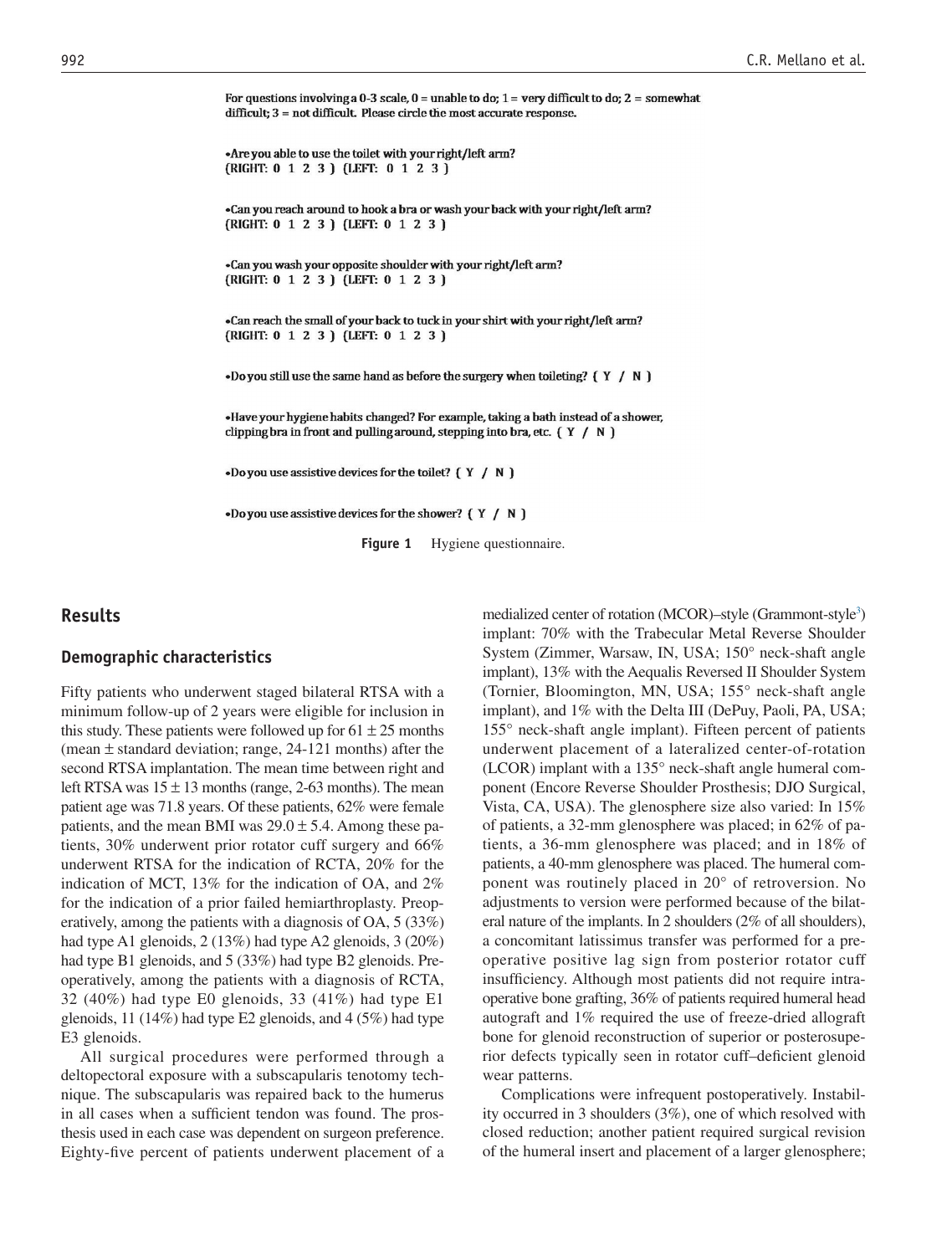and in the third patient, all attempts at stabilization failed and conversion to a hemiarthroplasty was required. In 1 shoulder (1%) a periprosthetic joint infection occurred requiring a 2-stage exchange revision. Acromial fractures were sustained in 5 shoulders (5%), only one of which required open reduction–internal fixation. Radiographically, 62% of patients had no notching, 30% had grade 1 notching, 7% had grade 2 notching, and 1% had grade 3 notching. Overall, 95% of patients were free from reoperation and 98% of patients retained the implants.

#### **Outcomes**

#### **Validated scoring and range of motion**

Significant improvements were seen in almost all measured outcome variables, including visual analog scale score for pain (*P* < .001), SST score (*P* < .001), ASES score (*P* < .001), ASES-Functional score ( *P* < .001), and SF-12 PCS ( *P* < .001), with SF-12 MCS being the only variable without a significant change from preoperatively to postoperatively  $(P = .455)$ . Mean preoperative and postoperative values, as well as the change between these values, are shown in Table I .

Significant improvements were seen between preoperative and postoperative values in all measured planes of range of motion including AFE ( $P < .001$ ), abduction ( $P = .001$ ), AIR ( $P = .005$ ), and AER ( $P < .001$ ). Mean preoperative and postoperative values, as well as the change between these values, are shown in Table II .

#### **Personal hygiene and ADL questionnaire**

Overall, most patients noted no changes to their personal hygiene habits and ADLs as a consequence of bilateral RTSA. Among the cohort, 94% noted that they used the same hand when using the toilet, 67% noted no change in their hygiene habits, 50% did not require an assistive device in the shower, and 97% did not require an assistive device on the toilet. Furthermore, 66% of patients were able to wash the opposite shoulder with the contralateral hand, and 83% were able to tuck a shirt-tail into the back of their pants. Among the minority of patients who did require changes to their hygiene habits, patients used a variety of techniques. For those female patients who had difficulty fastening a bra, strategies included fastening the bra in the front, switching to a sports bra, and fastening the bra and subsequently stepping into it and bringing it up the body. For those patients who had difficulty in the shower, the most frequently used strategies included using a long scrubber, using a long washcloth, and switching to baths instead of showers.

When asked whether it was difficult for patients to manage toileting, 77% of patients stated that it was not difficult, 17% stated that it was somewhat difficult, 2% stated that it was very difficult, and 4% stated that they were unable to do this task. When asked whether it was difficult for patients to wash the back or secure a bra, 27% of patients stated that it was not difficult, 17% stated that it was somewhat difficult, 16%

|                                                                                      |                 | Table I Preoperative and postoperative functional outcome scores and change between scores |                 |                                                                                                                                                                                                                                                                                                                                                                                                                      |                     |             |                             |
|--------------------------------------------------------------------------------------|-----------------|--------------------------------------------------------------------------------------------|-----------------|----------------------------------------------------------------------------------------------------------------------------------------------------------------------------------------------------------------------------------------------------------------------------------------------------------------------------------------------------------------------------------------------------------------------|---------------------|-------------|-----------------------------|
| Variable                                                                             | Preoperative    | Postoperative                                                                              | Change          | vs postoperative<br>preoperative<br>P value for                                                                                                                                                                                                                                                                                                                                                                      | <b>MCOR</b>         | <b>LCOR</b> | MCOR vs LCOR<br>P value for |
| <b>ASES</b>                                                                          | $37.5 \pm 16.8$ | $76.7 \pm 19.6$                                                                            | $39.2 \pm 22.7$ | $\leq 0.001*$                                                                                                                                                                                                                                                                                                                                                                                                        | 42 ± 22             | $29 + 22$   | $.014*$                     |
| Functional portion<br>of ASES                                                        | $9.0 \pm 5.1$   | $19.9 \pm 6.5$                                                                             | $10.9 \pm 7.6$  | $\leq 0.001*$                                                                                                                                                                                                                                                                                                                                                                                                        | $12 + 8$            | $7 \pm 6$   | $011*$                      |
| SST                                                                                  | $2.5 \pm 2.5$   | $.9 \pm 2.4$                                                                               | $6.3 \pm 3.2$   | $5001*$                                                                                                                                                                                                                                                                                                                                                                                                              | $7 \pm 3$           | $4 \pm 4$   | $013*$                      |
| VAS                                                                                  | $5.5 \pm 2.6$   | $.7 \pm 1.5$                                                                               | $-4.8 \pm 2.8$  | $\leq 001*$                                                                                                                                                                                                                                                                                                                                                                                                          | $\frac{3}{1}$<br>IJ | $4 \pm 3$   | 310                         |
| SF-12 MCS                                                                            | $53.6 \pm 10.2$ | 54.7 ± 7.4                                                                                 | $1.1 \pm 12.3$  | .455                                                                                                                                                                                                                                                                                                                                                                                                                 | $2 + 11$            | 0±16        | 537                         |
| SF-12 PCS                                                                            | $31.2 \pm 8.7$  | $41.8 \pm 13.3$                                                                            | $10.6 \pm 14.4$ | $5001*$                                                                                                                                                                                                                                                                                                                                                                                                              | $10 + 14$           | $12 + 16$   | 571                         |
| Data are presented as mean $\pm$ standard deviation.<br>* Statistically significant. |                 | ponent score; SST, Simple Shoulder Test; VAS, visual analog scale score for pain.          |                 | ASES, American Shoulder and Elbow Surgeons score; LCOR, change from preoperatively to postoperatively for patients with lateralized center of rotation-style implant; MCOR, change from preoperatively<br>to postoperatively for patients with medialized center of rotation-style implant; SF-12 MCS, Short Form 12 quality-of-life emertal component score; SF-12 PCS, Short Form 12 quality-of-life physical com- |                     |             |                             |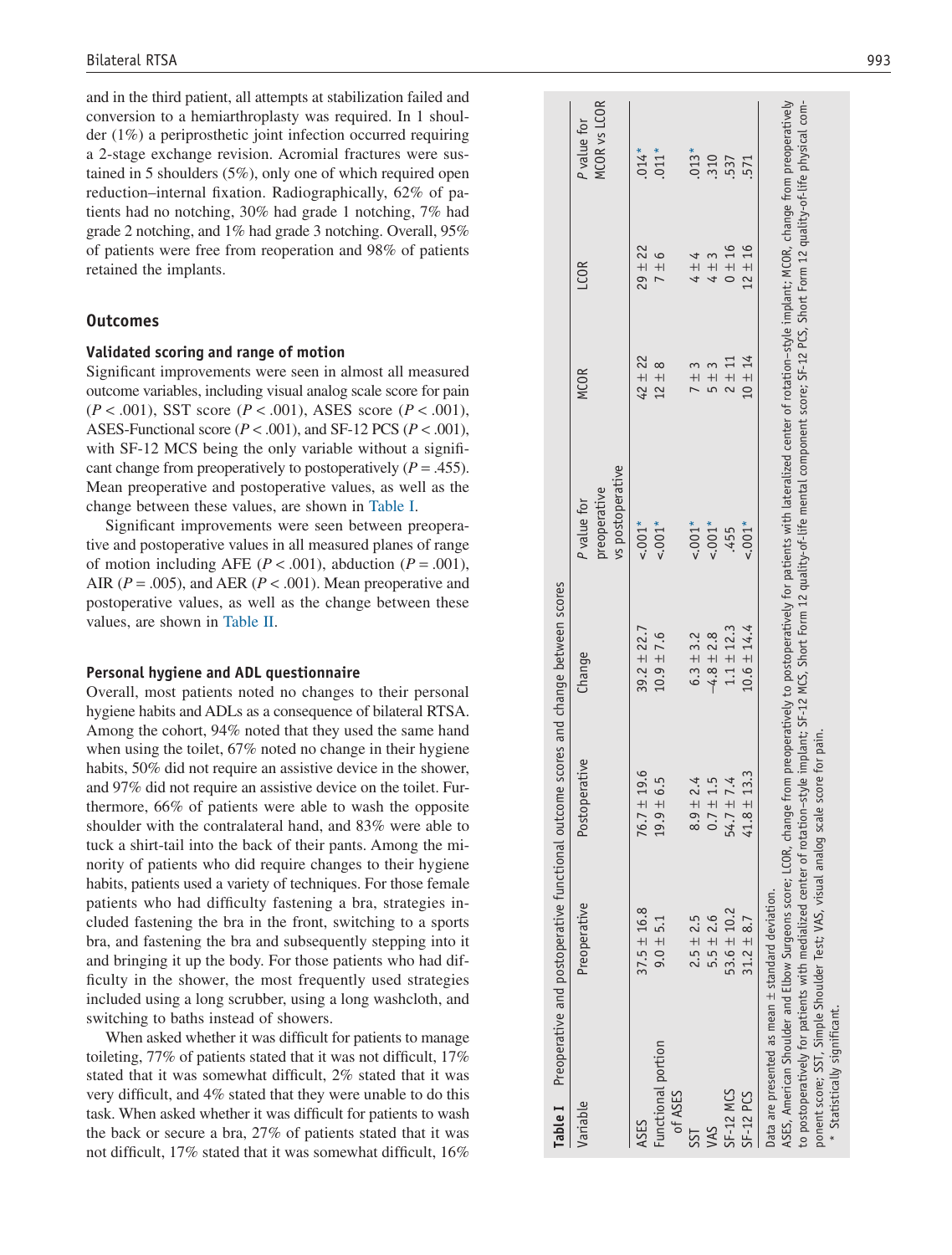|                  | Table II Mean preoperative and postoperative range-of-motion measurements and change between measurements                                                                                                                                                                                                                     |               |                  |           |                                                 |             |             |                                |
|------------------|-------------------------------------------------------------------------------------------------------------------------------------------------------------------------------------------------------------------------------------------------------------------------------------------------------------------------------|---------------|------------------|-----------|-------------------------------------------------|-------------|-------------|--------------------------------|
| Variable         |                                                                                                                                                                                                                                                                                                                               | Preoperative, | Postoperative, ° | Change, ° | preoperative vs<br>postoperative<br>P value for | MCOR,       | LCOR, °     | for MCOR<br>vs LCOR<br>P value |
|                  | Active forward elevation                                                                                                                                                                                                                                                                                                      | $72 + 32$     | $136 \pm 22$     | $67 + 35$ | $\leq 0.001*$                                   | $74 \pm 31$ | $37 \pm 31$ | $2.001*$                       |
| Active abduction |                                                                                                                                                                                                                                                                                                                               | $84 \pm 37$   | $121 \pm 32$     | $37 + 42$ | $.001*$                                         | $55 + 29$   | 24 ± 46     | .086                           |
|                  | Active external rotation in adduction                                                                                                                                                                                                                                                                                         | $26 + 20$     | 45 ± 15          | $19 + 22$ | $.005*$                                         | $23 + 22$   | $9 \pm 21$  | $.017*$                        |
|                  | Active internal rotation in abduction                                                                                                                                                                                                                                                                                         | $39 + 17$     | $58 \pm 18$      | $19 + 24$ | $5001*$                                         | $27 + 20$   | $-5 \pm 24$ | $.023*$                        |
|                  | LCOR, change from preoperatively to postoperatively for patients with lateralized center of rotation-style implant; MCOR, change from preoperatively to postoperatively for patients with medialized center<br>Data are presented as mean ± standard deviation.<br>* Statistically significant.<br>of rotation-style implant. |               |                  |           |                                                 |             |             |                                |
|                  |                                                                                                                                                                                                                                                                                                                               |               |                  |           |                                                 |             |             |                                |

994 C.R. Mellano et al.

stated that it was very difficult, and 39% stated that they were unable to do this task.

#### **Subgroup analysis**

Although most subgroup analyses showed no or minimal significant differences, when patients with MCOR implants were compared with those with LCOR implants, significantly better outcomes were seen for MCOR implants (SST score, *P* = .013; ASES score,  $P = .014$ ; ASES-Functional score,  $P = .011$ ; AFE, *P* < .001; AIR, *P* = .017; AER, *P* = .023) (Tables I and II). Notching rates were not significantly different between MCOR and LCOR implants (8% vs  $14\%$ ,  $P > .05$ ). When patients older than 70 years were compared with those younger than 70 years, patients older than 70 years had significantly greater gains in AER  $(23^{\circ} \pm 21^{\circ}$  vs  $9^{\circ} \pm 22^{\circ}$ ,  $P = .018$ ); otherwise, no significant differences were seen ( *P* > .097). When patients with previous rotator cuff surgery were compared with those without previous rotator cuff surgery, those with previous surgery had significantly greater gains in SF-12 MCS  $(6.9 \pm 14.9 \text{ vs } -1.4 \pm 10.2, P = .009)$ ; otherwise, no significant differences were seen (*P* > .097). Latissimus transfer patients did not have differing outcome values compared with the population.

When patients with RCTA were compared with those with OA, patients with OA had significantly greater gains in AER  $(33^{\circ} \pm 21^{\circ}$  vs  $16^{\circ} \pm 21^{\circ}$ ,  $P = .021$ ). When patients with RCTA were compared with those with MCT, significantly greater gains in ASES scores were seen for those with RCTA  $(41 \pm 21)$ vs  $29 \pm 27$ ,  $P = .034$ ); otherwise, no significant differences were seen  $(P > .054)$ . When patients who noted that they have had a change in their hygiene habits were compared with patients without a change in their hygiene habits, those patients without any change had significantly greater improvements in the ASES-Functional score  $(13 \pm 8 \text{ vs } 8 \pm 7, P = .026)$  but significantly less change in the SF-12 MSC ( $7 \pm 16$  vs  $-1 \pm 9$ ,  $P = .015$ ).

Regarding BMI, there was no correlation between BMI and range of motion or clinical outcome scores for either the right or left shoulder. BMI also did not significantly correlate with the patients' ability to perform their personal hygiene. Regarding glenosphere size, although there was a trend toward improved ASES scores for the left shoulder in patients with an increased glenosphere size  $(r = 0.285, P = .061)$ , this was not true for the right shoulder  $(r = 0.003, P = .986)$ . Furthermore, glenosphere size had no correlation with final range of motion, nor did glenosphere size correlate with a patient's ability to perform personal hygiene. Improved hygiene, however, was correlated with increased ASES scores  $(r = 0.629)$ ,  $P < .0001$ ).

# **Discussion**

Although RTSA has shown excellent outcomes for a variety of indications,4-8,12,14,16,18,23,25,29 restoration of active internal and external rotation has been unreliable in past series.<sup>1,26</sup> Because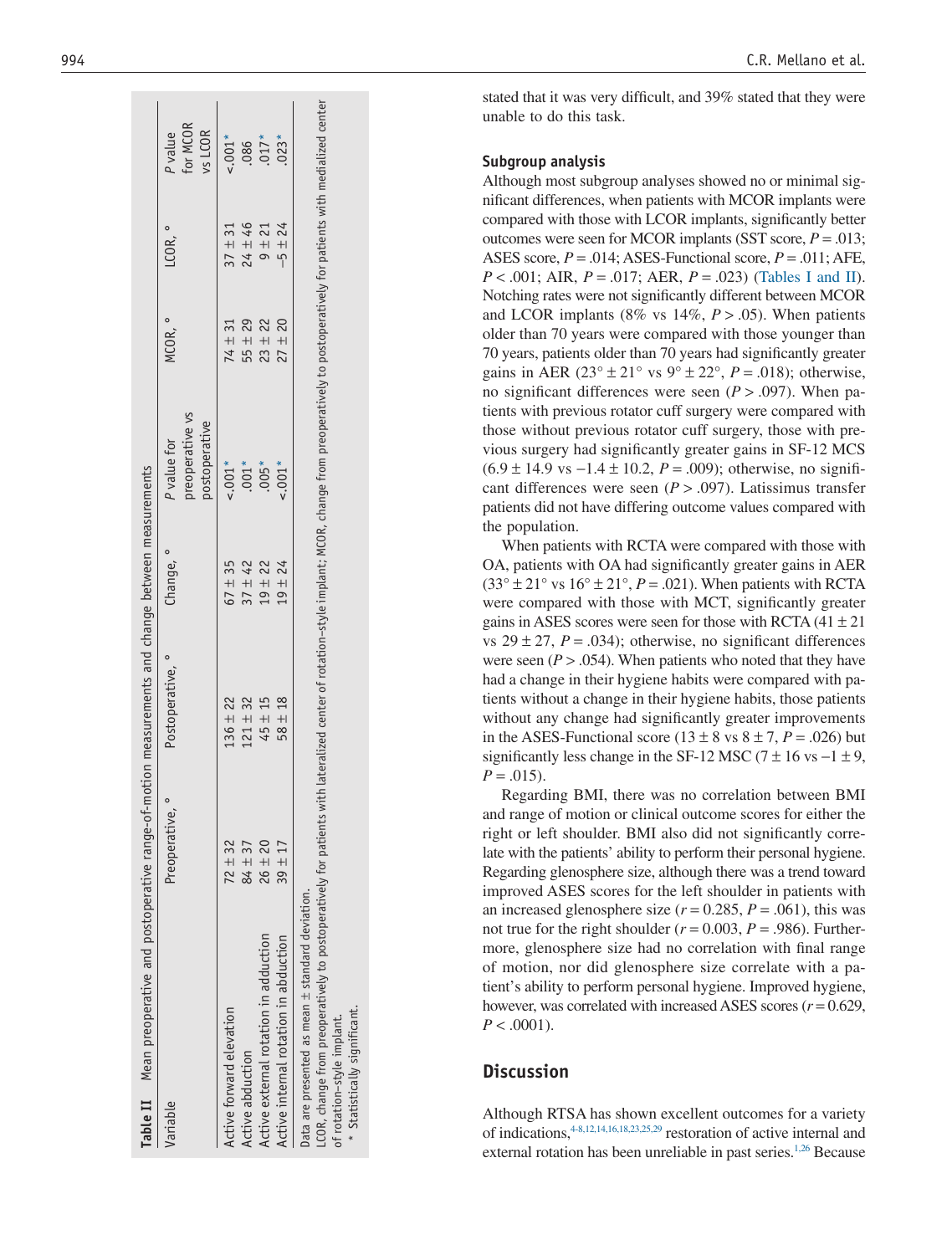rotational movements are necessary for ADLs, toilet care, and hygiene,<sup>13,17,19</sup> several authors recommend caution with bilateral RTSA.<sup>2,18,27,28</sup> Although a small number of previous series have shown good outcomes after bilateral RTSA, these studies have been limited by small sample sizes and few data focused specifically on hygiene.<sup>15,22,28</sup> We thus performed a retrospective case series to determine the effect of staged bilateral RTSA on functional outcome measures and specifically on hygiene and toileting. In our series, significant improvements were seen in range of motion in all planes including external and internal rotation  $(P < .005$  in all cases), as well as in all functional outcome scores  $(P < .001$  in all cases). Bilateral RTSA is thus a highly efficacious surgical intervention.

The specific ADLs that bilateral RTSA could complicate for patients include toilet use, washing the back, washing the contralateral shoulder, putting on a bra, and tucking in a back shirt-tail. In our series, most patients noted no change in their habits: 94% of patients noted that they used the same hand when using the toilet, and 67% of patients noted no change in their hygiene habits. In addition, of the minority of patients who did note a change in their habits, all developed successful compensatory habits. For instance, although 50% of patients required an assistive device in the shower, strategies such as using a long scrubber brush, using a long wash cloth, and switching to baths instead of showers allowed patients independence in their bathing. Similarly, although 17% of female patients were unable to fasten a back bra strap, strategies such as fastening the bra in the front, switching to a sports bra, and fastening the bra and then stepping into it and bringing it up the body allowed patients independence in these activities. Similarly, 4% of patients were unable to manage toileting independently but were able to retain independence with the use of an assistive device.

Our results confirm those of the previously published series. In a case-control study with 11 patients who underwent bilateral RTSA, Morris et al<sup>15</sup> showed significantly improved outcome scores and range of motion for both the first and second RTSA and showed no differences as compared with a control group of patients who underwent unilateral RTSA. In a retrospective case series of 15 patients who underwent bilateral RTSA, Stevens et al<sup>22</sup> showed significant improvements in functional outcome scores and AFE but no significant improvements in SF-12 quality-oflife scores, AER, or AIR. Although all patients retained the ability to perform toilet hygiene, the authors suggested caution with use of bilateral RTSA given the lack of improvement in rotation motion. In a case-control study of 16 patients who underwent bilateral RTSA, Wiater et  $al<sup>28</sup>$ concluded that although significant improvements were seen between preoperatively and postoperatively for functional outcome scores and pain, there were no significant improvements in either AER or AIR. They also concluded that the first shoulder offered more benefit to the patient than the second shoulder. Our study confirms the improvement in functional outcome scores as well as the improvement

in rotation found by Morris et al. The reason for the differential between studies is unclear, although differences in implant design, integrity of the posterior rotator cuff, repair of the subscapularis, postoperative rehabilitation, and patient demand may all play a role.

Our study identified significantly better functional outcome scores and significantly better range of motion in the MCOR cohort compared with the LCOR cohort. Several previous studies have identified potential differences between these implant designs, with benefits of the MCOR design including reduced shear and rotational forces placed on the baseplate and reduced deltoid forces necessary for elevation and abduction<sup>9,10</sup> and benefits of the LCOR design including reduced impingement, potentially reduced dislocation rates, $9,10$ and reduced scapular notching.<sup>11</sup> Our study did not show a significant difference in scapular notching between the MCOR and LCOR implants (8% and 14%, respectively). Previous studies have shown that these 2 designs do result in different radiographic centers of rotation.<sup>20</sup> However, to our knowledge, no comparative studies exist to compare the LCOR and MCOR implant options available in the United States and thus the clinical effect of these implant designs remains largely unknown. Given the wide disparity in use of MCOR implants in our study (85% of patients), no definitive conclusions can be made regarding outcomes when comparing these 2 implant designs.

Our study has several limitations. The relatively small sample size, the lack of a control group of unilateral RTSA patients, and the inclusion of multiple surgeons and multiple implants—and thus significant heterogeneity within the included patient cohort—all limit the conclusions that can be drawn. The strengths of the study include a larger sample size than any previous study on the subject even with the inclusion of control groups from previous studies and the inclusion of specific custom outcome measures regarding hygiene and rotational movements.

# **Conclusion**

Bilateral RTSA provides predictable pain relief and improved function, particularly improved forward elevation. Internal and external rotation improvements were less dramatic from preoperative levels. Despite the modest improvements in internal and external rotation, most patients did not have difficulty with ADLs requiring shoulder rotation including bathing and toileting. In our cohort, all patients were able to independently perform ADLs, though some required simple compensatory strategies to be successful. Thus patients who are candidates for bilateral RTSA must be appropriately counseled that (1) it is more likely than not that their hygiene habits will not change and (2) if their hygiene habits do change, they will develop compensatory habits with the use of assistive devices such that they will retain independence.